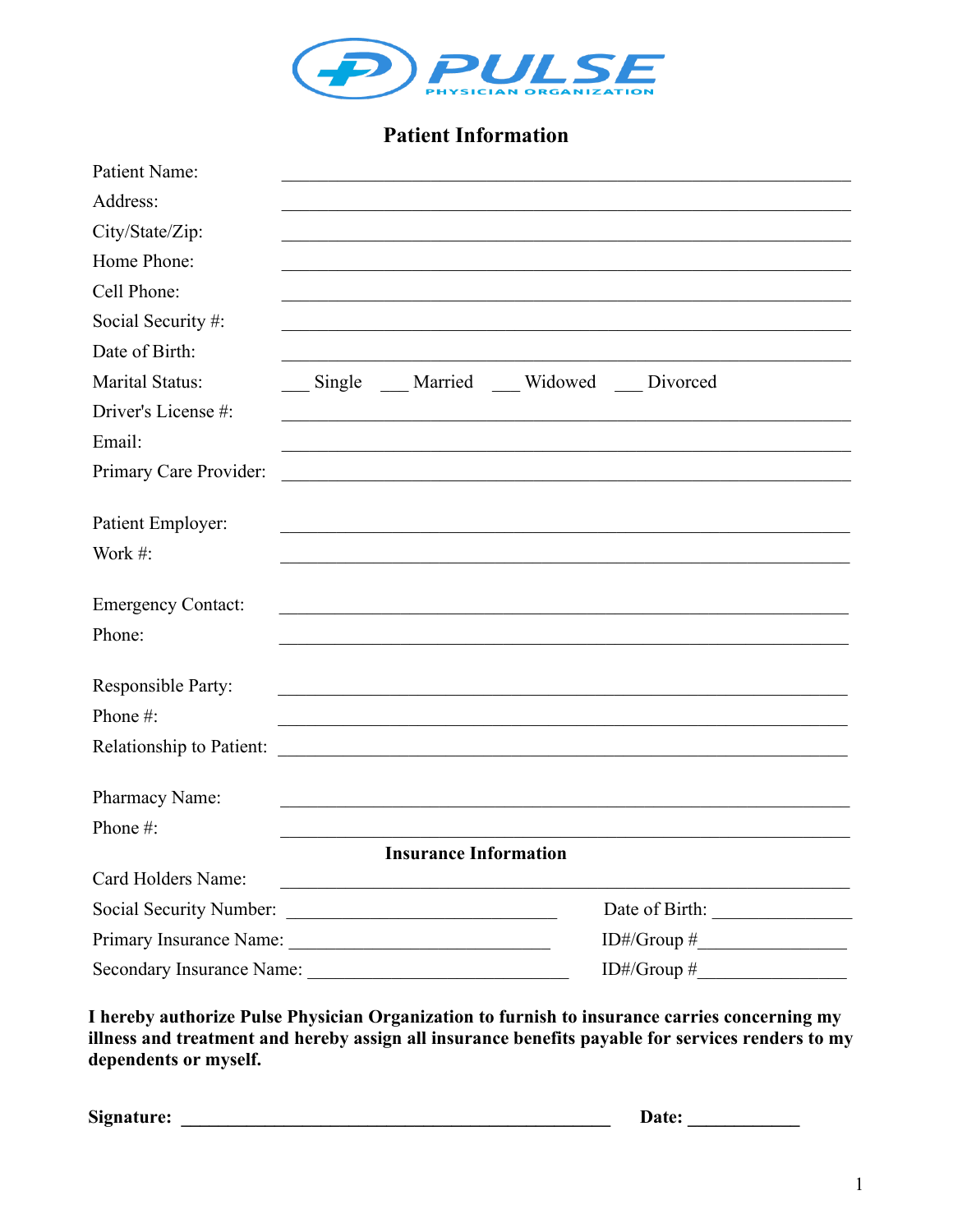

## **Notice of Privacy Practices Pulse Physician Origination**

#### **THIS NOTICE DECRIBES HOW MEDICAL INFORMATION ABOUT YOU MAY BE USED, DISCLOSED, AND HOW YOU CAN GET ACCESS TO THE INFOMRATION. PLEASE REVIEW IT CAREFULLY.**

### **Uses and Disclosures**

**Treatment:** Your health information may be used by staff members or disclosed to other health care professionals for the purposes of evaluating your health, diagnosing medical conditions, and providing treatment. For example, results of laboratory tests and procedures will be available in your medical record to all health professionals who may provide treatment or who may be consulted by staff members.

**Payment:** Your health information may be used to seek payment from your health plan, from other sources of coverage such as an automobile insurer, or from credit card companies that you may use to pay for services. For example, you health plan may request and receive information on dates of services, the services provided, and the medical condition being treated.

**Health Care operations:** Your health information may be used as necessary to support the day-to-day activities and management of Cypress Cardiology, P.A. For example, information on the services you received may be used to support budgeting, financial reporting, and activities to evaluate and promote quality.

Law enforcement: Your health information may be disclosed to law enforcement agencies to support government audits and inspections, to facilitate law enforcement investigations, and to comply with government-mandated reporting.

**Public health reporting:** Your health information may be disclosed to public health agencies as required by law. For example, we are required to report certain communicable diseases to the state's public health department.

**Other uses and disclosures require your authorization:** Disclosure of your health information or its use for any other purpose other than those listed above requires your specific written authorization. If you change your mind after authoring a use or disclosure of your information, you may submit a written revocation of the authorization. However, your decision to revoke the authorization will not affect or undo any use or disclosure of information that occurred before you notified us your decision to revoke your authorization.

### **Additional uses of information**

**Appointment Reminders:** Your health information will be used by our staff to send you appointment reminders. Your health information may be used to send you information that you may find interesting on the treatment and management of your medical conditions. We may also send you information describing other health-related products and services that we believe may interest you.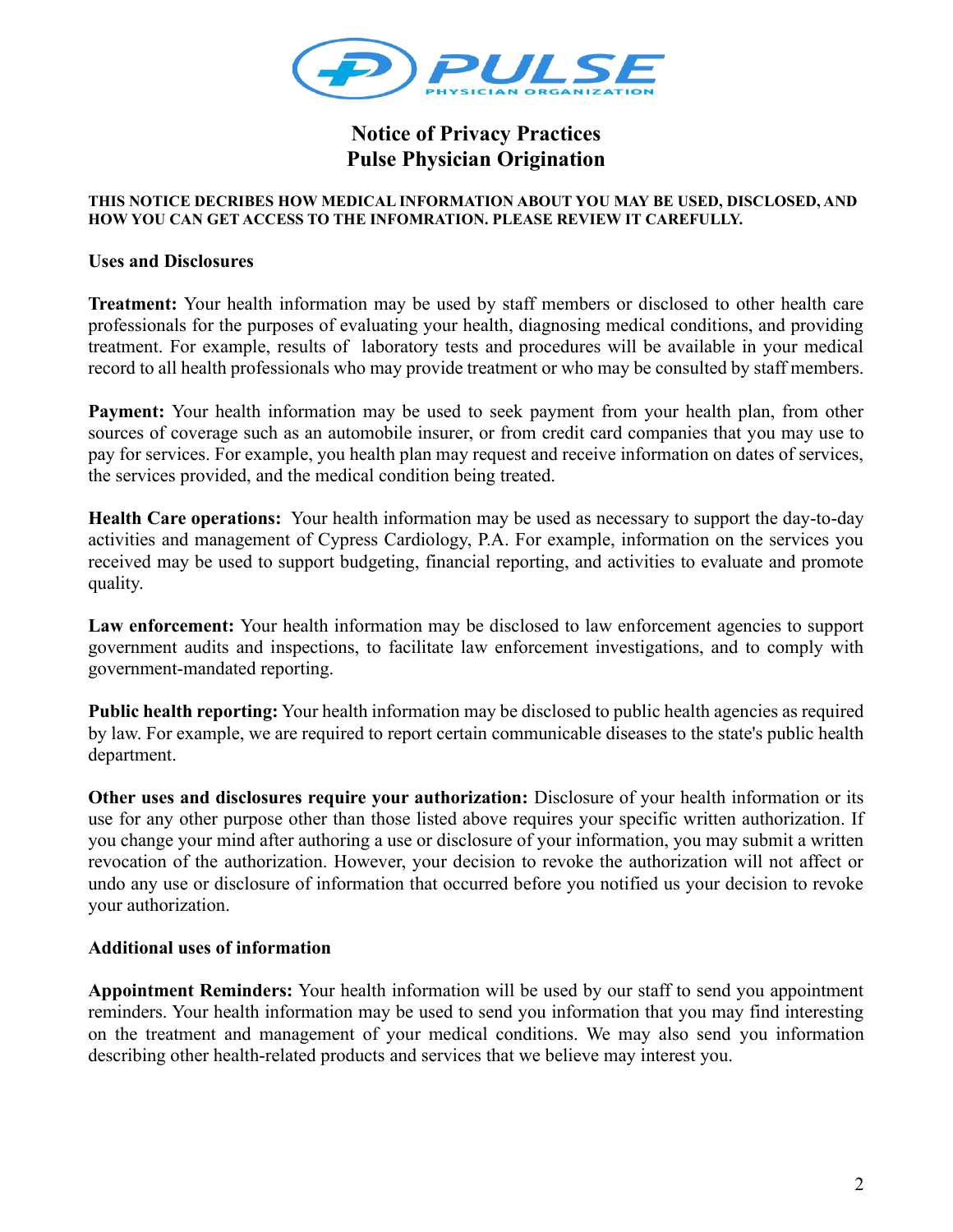

## **Individual Rights**

You have certain right under federal privacy standards. These includes the following:

- The right to request restrictions on the use and disclosure of your protected health information.
- The right to receive confidential communications concerning your medical condition and treatment.
- The right to inspect and copy your protected health information.
- The right to amend and submit corrections to your protected health information.
- The right to receive an accounting of how and to whom your protected health information and been disclosed.
- The right to receive a printed copy of this notice.

### **Pulse Physician Organization Duties**

We are required by law to maintain the privacy of your protected health information and to provide you with this notice of privacy practices. We are also required to abide by the privacy policies and practices that are outlined in the notice.

### **Right to Revise Privacy Practices**

As permitted by law, we reserve the right to amend or modify our privacy policies and practices. These changes in our policies and practices may be required by changes in federal and state laws and regulations. Upon request, we will provide you with most recent notice on any office visit. The revised policies and practices will be applied to all protected health information we obtain.

### **Request to Inspect Protected Health Information**

You may generally inspect or copy the protected health information that we maintain. As permitted by federal regulation, we require that requests to inspect or copy protected health information be submitted in writing. You may obtain a form to request access to your records by contacting Miriam Rivera, Custodian of Records and Privacy Official. Your request will be reviewed and will generally be approved unless there are legal or medical reasons to deny the request.

### **Complaints/Contact Person**

If you would like to submit a comment or complaint about our privacy practices, you may do so by sending a letter outlining your concerns to:

**Privacy Official Administrator Pulse Physician Organization** 25450 Kukendahl Rd. Tomball, TX 77375 (888) 785-7310

If you believe that your privacy rights have been violated, you should call the matter to our attention by sending a letter describing the cause of your concern to the same address. You will not be penalized or otherwise retaliated against for filing complaint.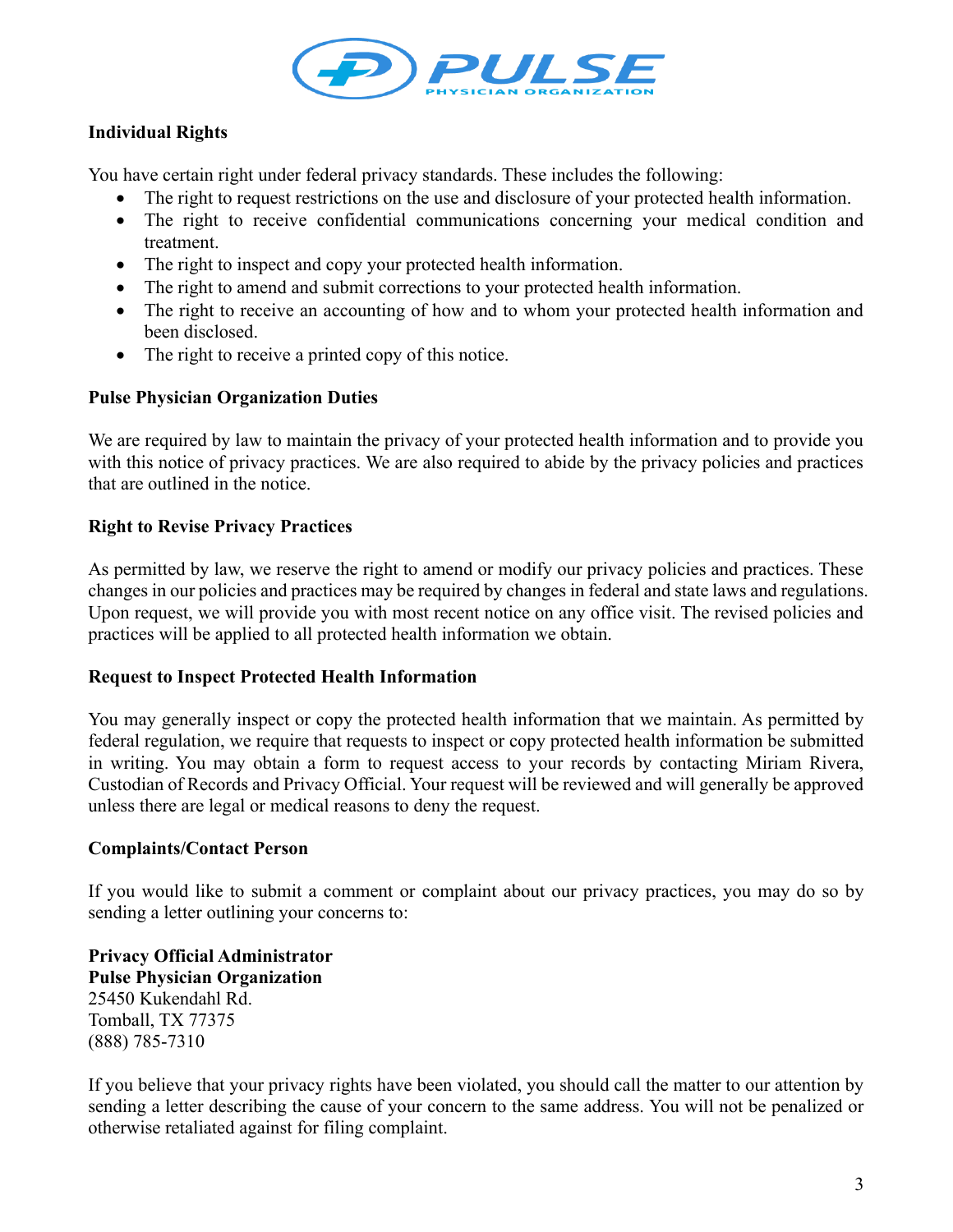

### **Effective Date**

This notice is effective on or after 5/10/2019

### **Notice of Privacy Practices, Acknowledgment of Receipt**

Pulse Physician Organization reserves the right to modify the privacy practices outlined in the notice

### **Signature**

I have received a copy of the Notice of Privacy Practices from Pulse Physician Organization

**Name of Patient (Print or Type)**

**Signature of Patient**

**Date**

**Signature of Patient Representative** (Required if the patient is a minor or adult who is unable to sign this form)

 $\mathcal{L}_\text{max} = \mathcal{L}_\text{max} = \mathcal{L}_\text{max} = \mathcal{L}_\text{max} = \mathcal{L}_\text{max} = \mathcal{L}_\text{max} = \mathcal{L}_\text{max} = \mathcal{L}_\text{max} = \mathcal{L}_\text{max} = \mathcal{L}_\text{max} = \mathcal{L}_\text{max} = \mathcal{L}_\text{max} = \mathcal{L}_\text{max} = \mathcal{L}_\text{max} = \mathcal{L}_\text{max} = \mathcal{L}_\text{max} = \mathcal{L}_\text{max} = \mathcal{L}_\text{max} = \mathcal{$ 

**Relationship of Patient Representative of Patient**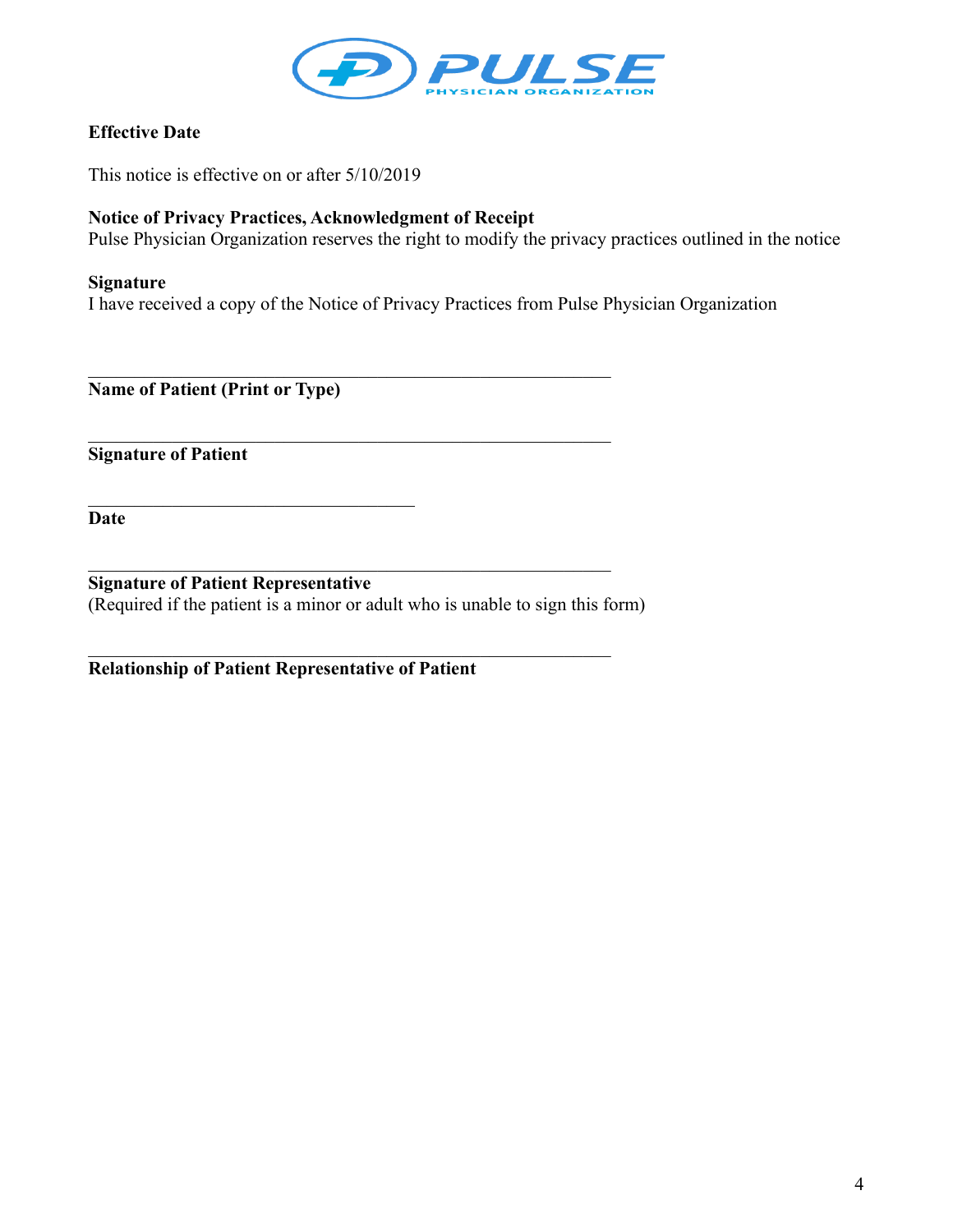

## **Authorization to Obtain or Release of Medical Records From Medical Providers**

| Patient Name:   | Date of Birth:     |
|-----------------|--------------------|
| Previous Names: | Social Security #: |

I authorize Pulse Physician Organization ("the Practice") to obtain any and all medical records concerning my care from any physician, hospital, or other health care professional that has provided medical care to me in the past.

I also authorize the practice to release any and all medical records concerning my care to any physician, hospital or health care professional providing care to me at any time. Additionally, I authorize the Practice to release any and all medical records concerning my care to Medicare, Medicaid, and any insurance company, third party administrator or Managed Care Company.

Please send (by mail or fax) the patient information to the selected address:

| Pulse Physician Organization – Huntsville (Dr. G. Aggarwala and J. Lawson, NP)<br>119 Medical Park Lane, Ste D, Huntsville, TX 77340<br>Fax: 936-994-9020                                                              |  |
|------------------------------------------------------------------------------------------------------------------------------------------------------------------------------------------------------------------------|--|
| Pulse Physician Organization – Katy (Drs. W. Pezzia, A. Sarkar and E. Nyarko, NP)<br>714 S. Peek Rd., Katy TX 77450<br>Fax: 281-395-3959                                                                               |  |
| Pulse Physician Organization – Houston (Dr. J. Rogers, E. Ontiveros, PA, D. Reyes, NP, U. Ugwuegbulam, NP,<br>C. Shipman-Wadley, NP, and Dr. R. Tai, DPM)<br>2502 Canal Street, Houston, TX 77003<br>Fax: 713-224-1918 |  |
| Pulse Physician Organization - Cypress (Dr. G. Aggarwala)<br>21212 Northwest Fwy #405, Cypress, TX 77429<br>Fax: 281-894-0426                                                                                          |  |
| Pulse Physician Organization – Trinity (Elizabeth Wilhite, NP and Cortney Simpson, NP)<br>303 South Robb Street, P.O.<br>Fax: 936-534-9058                                                                             |  |
| Pulse Physician Organization – Crockett (Dr. Relvert Coe and Cortney Simpson, MD)<br>21212 Northwest Fwy #405, Cypress, TX 77429<br>Fax: 936-243-6598                                                                  |  |
| Houston Family Clinic (Dr. Joanne Rogers)<br>4702 Emancipation Ave., Houston, TX 77004<br>Fax: 713-453-6967                                                                                                            |  |
| Pulse Physician Organization - Wound Care Center (Suzanne Mehaffey, NP)<br>116 Medical Park Lane, Ste C, Huntsville, TX 77340<br>Fax: 936-277-7102                                                                     |  |
| Pulse Physician Organization - Pearland (Dr. Sheila Schmidt)<br>7930 Broadway Street, Suite 112, Pearland, TX 77581<br>Fax: 281-997-9188                                                                               |  |

Patient Signature Date

Printed Name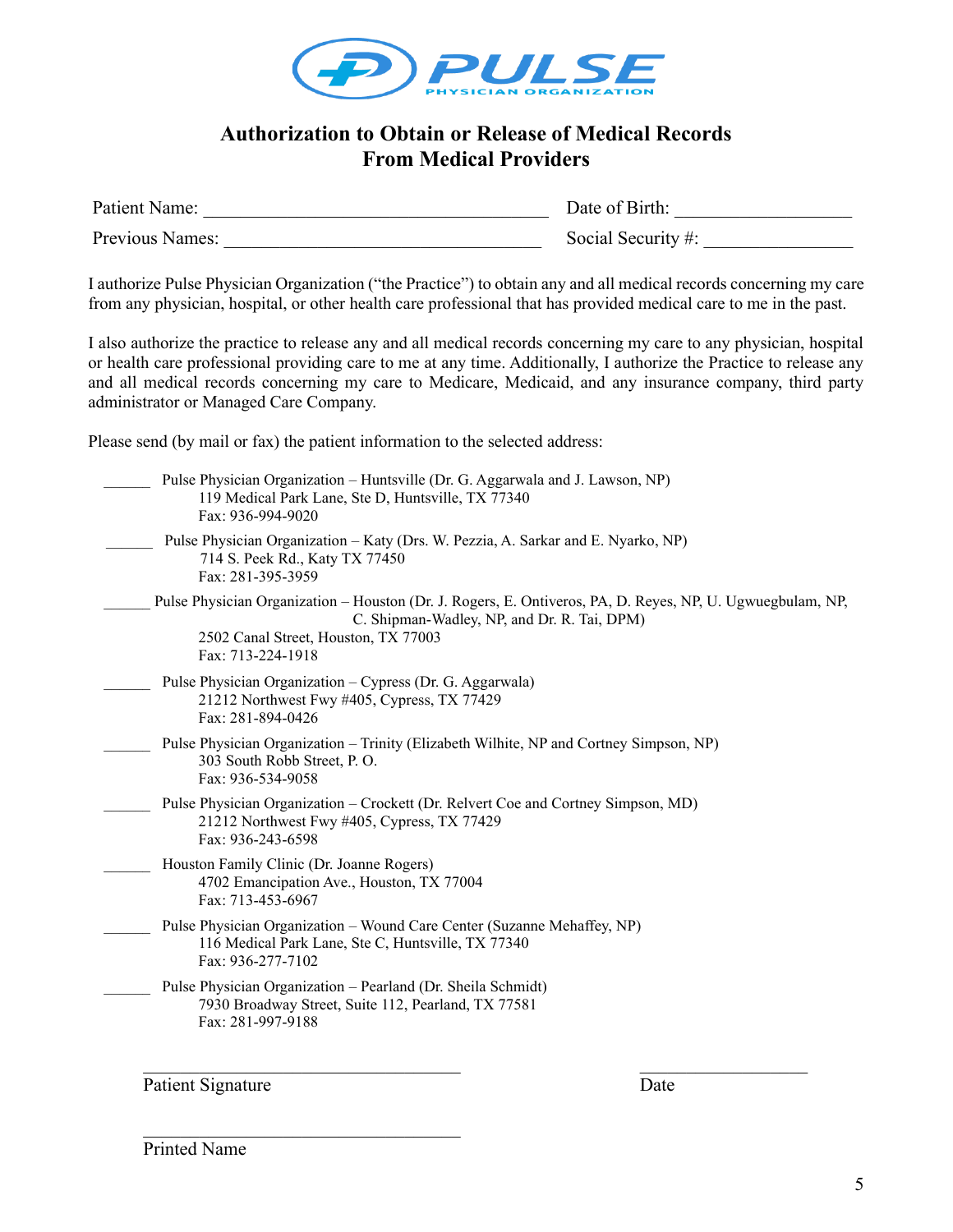

## **Authorization to Release Medical Information to Individuals/Family Members**

In accordance with federal government privacy rules implemented through the Healthcare Portability Act of 1996 (HIPPA), in order for your physician or staff for the Practice to discuss your condition or finances with members of your family or other individuals that you designate, we must obtain your authorization prior to doing so. In the event of critical episode or if our are unable to give authorization due to the severity of your medical condition, the law stipulates that rules may be waived.

Please initial below:

I do authorize the Practice to release any or all information concerning my medical care or finances to any individual EXCEPT as set forth above .

I authorize the Practice to verbally release any or all information concerning my medical care or finances to the following individuals:

| Name                                      | Relationship to Patient | Contact Phone # |
|-------------------------------------------|-------------------------|-----------------|
| Name                                      | Relationship to Patient | Contact Phone # |
| <b>Print of Patient or Representative</b> | <b>Date</b>             |                 |
|                                           |                         |                 |

**Signature of Patient or Representative Date**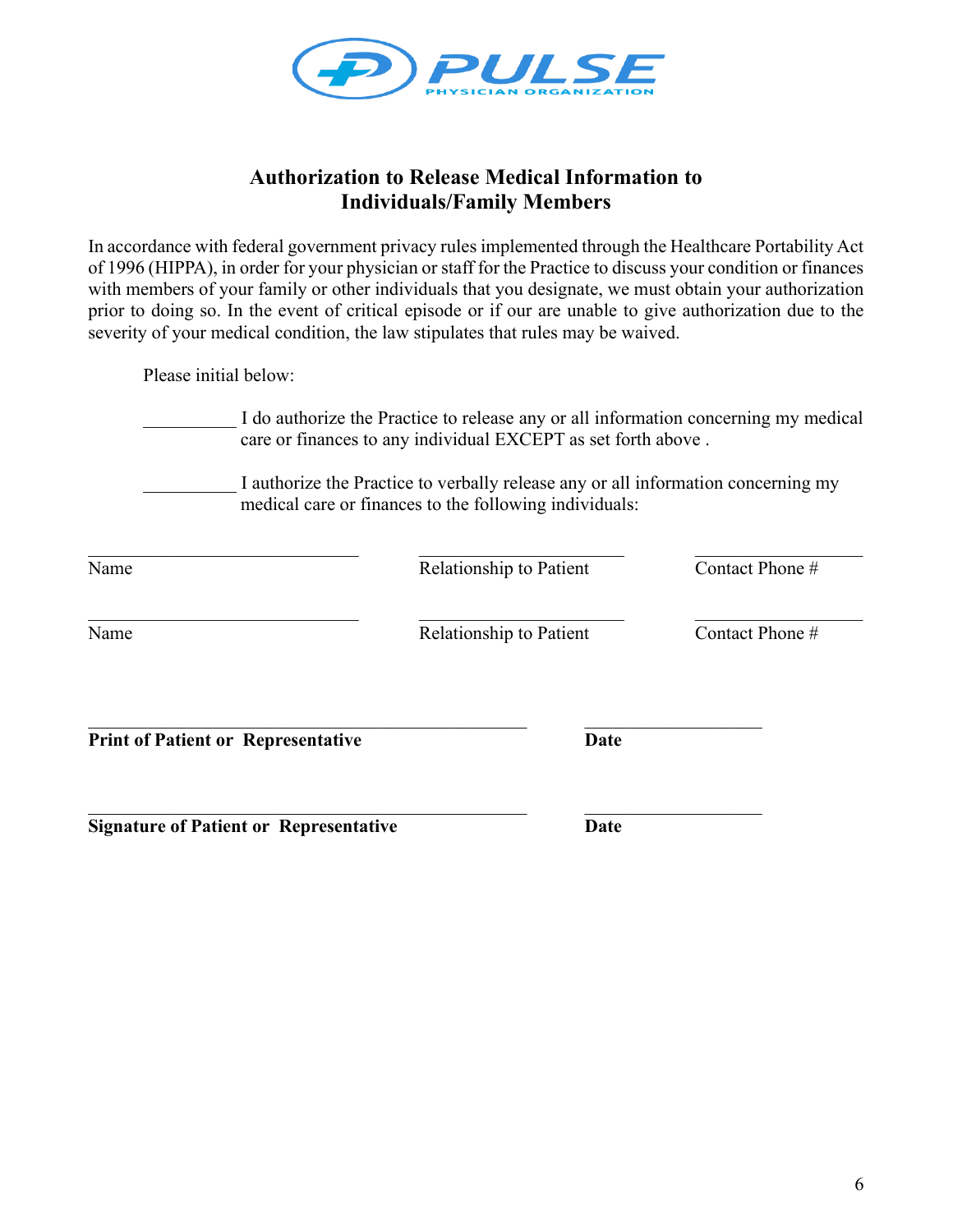

# **Financial Policy**

To reduce confusion and misunderstandings between our patients and practice, we have adopted the following financial policies. If you have any questions regarding these policies, please discuss them with the billing manger. We are dedicated to providing the best possible care and service and believe that your complete understanding of your financial responsibilities is an essential element of your care and treatment.

Unless other arrangements have been made in advance by either you or your health insurance carrier, full payment is due at time of services. For your convenience we accept cash, check, VISA, MasterCard, Discover and AMEX.

Your health plan will only pay for services that it determines to be "reasonable and necessary". If your health plan determines that a particular service, although it would otherwise be covered, it is not "reasonable and necessary" under program standards, your plan will deny payment for this service. In the event that your plan determines a service "not covered", you will be responsible for the complete charge. Payment is due upon receipt of the statement form out office. As the patient, you are responsible for understanding your own benefits including deductibles that must be met and in-network versus outof-network benefits.

If you are unable to keep your appointment time, please call our office as we require 24 hours advance notice for cancellations. "No Shows" and Same Day Cancellations" patients may be charged an additional fee.

I have read and understand the financial policy of the practice, and I agree to be bound by its terms. I also understand and agree that the practice may amend such terms from time to time.

Printed Name of Patient Date

Signature of Patient or Responsible Party if Patient is a Minor Date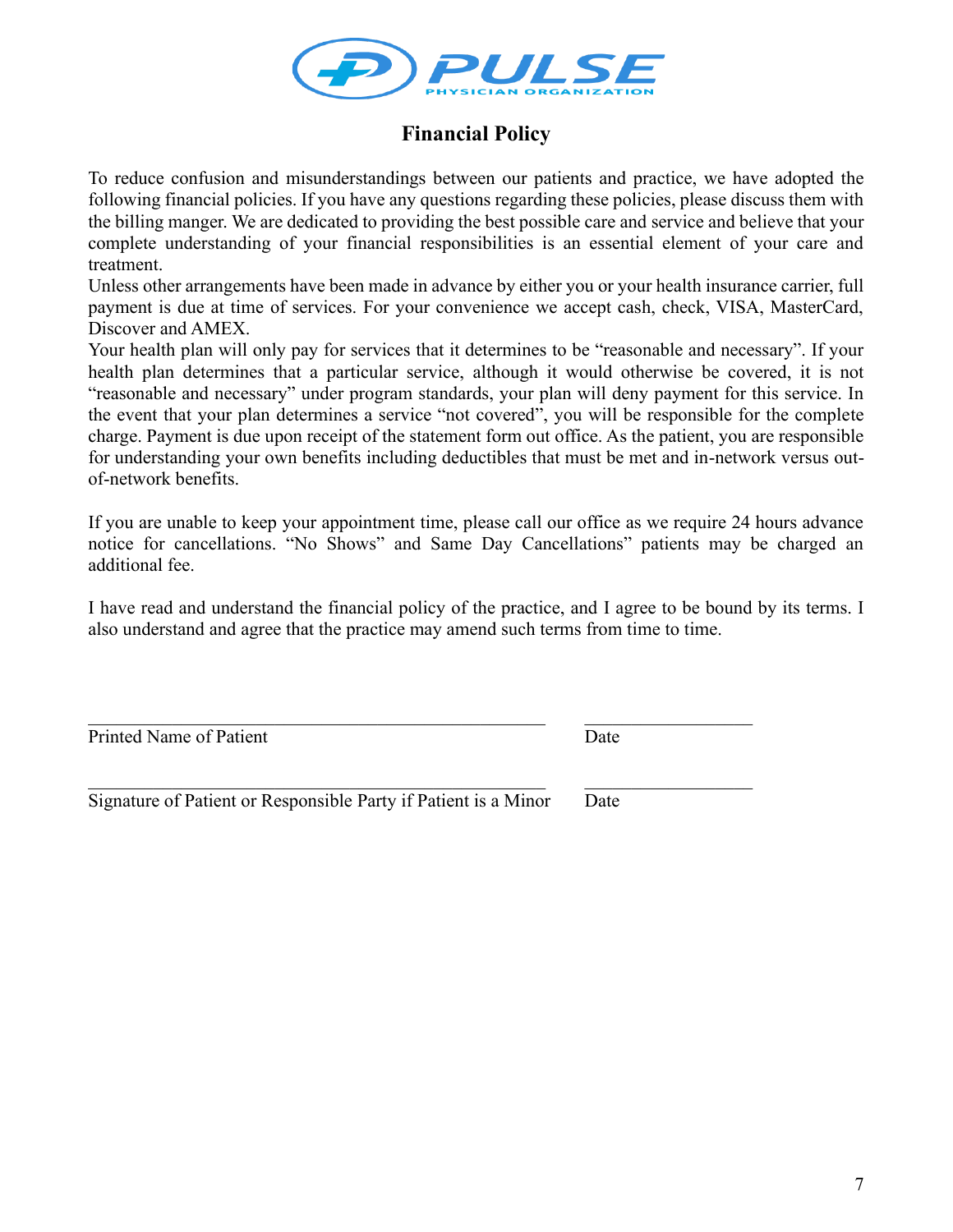

# **Financial Policy**

We strongly feel all patients deserve the very best medical care that we can provide. Everyone benefits when financial arrangement is agreed upon. Our professional services are rendered to you, not the insurance company; therefore, payment for treatment is your responsibility. We have prepared this material to acquaint you with our policy. We encourage you to discuss any questions you have.

#### **FINACIAL AGREEMENT**

| Initial | I have no insurance coverage. I understand that I am responsible for payment of serves rendered to departments or myself at<br>the time of services.                                                                                                                                                                                                                                                |
|---------|-----------------------------------------------------------------------------------------------------------------------------------------------------------------------------------------------------------------------------------------------------------------------------------------------------------------------------------------------------------------------------------------------------|
| Initial | I understand if I fail to pay amounts owed; the Practice has the right to secure an outside collection agency and/or attorney to<br>collect the unpaid dept and to report the dept to a credit-reporting agency. I further understand that I will be responsible for<br>any additional charges or fees necessitated by securing the collect agency or attorney, including reasonable attorney fees. |

#### **INSURANCE AUTHORIZATION AND ASSIGNMENT**

| Initial | I hereby authorize the release of any information necessary to process insurance claims and request payment of benefits to<br>be made to Pulse Physician Organization for services rendered to my dependents or myself. |
|---------|-------------------------------------------------------------------------------------------------------------------------------------------------------------------------------------------------------------------------|
| Initial | I understand I am responsible at the time of service for paying any required co-payments and/or deductibles. I understand<br>that I am responsible for any amount not covered by my insurance.                          |

### **MEDICARE/MEDIGAP**

For Medicare Patient Only

 Medicare Number Initial I authorize any holder of medical or other information about me to release to the Social Security Administration and Heath Care Finance Administration or its intermediaries or carries any information needed for this of related Medicare claim. I permit a copy of the authorization to be use in place of the original, and request payment of Medical insurance benefits either to myself of the party who accepts assignment. I understand it is mandatory to notify the healthcare provider od any other party who may be responsible for paying for my treatment. (Section 1128B of the Social Security Act and 31 U.S. C. 3801- 3812 provides penalties for withholding this information.) Regulations pertaining to Medicare assignment of benefits also apply.

Medigap Authorization Statement

Policy Number

|         | I authorize any holder of medical or other information about me to be released to process this Medigap claim. I permit a copy  |
|---------|--------------------------------------------------------------------------------------------------------------------------------|
| Initial | of this authorization to be used in place of the original and request payment of medical insurance benefits to myself prior to |
|         | the party who accepts assignment.                                                                                              |

#### **NOTICE OF NON-CANCELLATION FEE**

If you have an appointment scheduled in our office and you are not able to keep that appointment, you must give at least 24 hour notice of cancellation of your appointment during normal office hours. If you do not call the office 24 hours ahead of time, a non-cancellation fee of \$20 will be Billed to you.

Initial I understand that I am responsible for the \$20 non-cancellation fee if you fail to cancel a scheduled appointment 24 hours in advance.

*We accept cash, checks, and credit cards. There will be a \$30 charge on all returned checks.*

I have read and understand the payment policy and agree to abide by the said policy.

 $\mathcal{L}_\mathcal{L} = \mathcal{L}_\mathcal{L} = \mathcal{L}_\mathcal{L} = \mathcal{L}_\mathcal{L} = \mathcal{L}_\mathcal{L} = \mathcal{L}_\mathcal{L} = \mathcal{L}_\mathcal{L} = \mathcal{L}_\mathcal{L} = \mathcal{L}_\mathcal{L} = \mathcal{L}_\mathcal{L} = \mathcal{L}_\mathcal{L} = \mathcal{L}_\mathcal{L} = \mathcal{L}_\mathcal{L} = \mathcal{L}_\mathcal{L} = \mathcal{L}_\mathcal{L} = \mathcal{L}_\mathcal{L} = \mathcal{L}_\mathcal{L}$ 

Patient/Parent/Guardian Date

I will be paying today by: \_\_\_\_\_ Check \_\_\_\_\_ Cash \_\_\_\_\_\_ Credit Card

**Please present both your insurance card and your driver's license so we may make a copy for our records. Venous Vascular Questionnaire**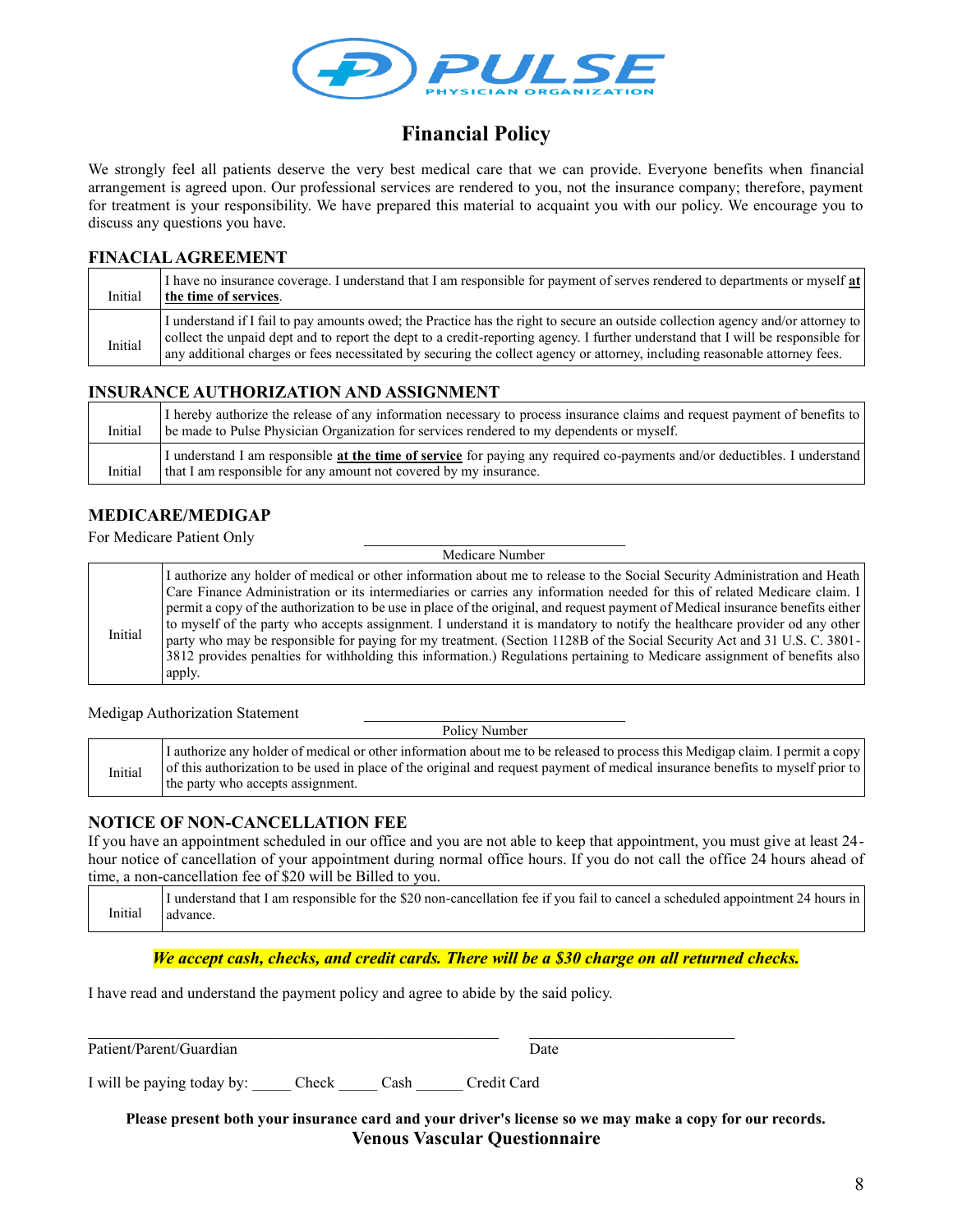

| <b>Patient Name:</b> | Age: | <b>Date:</b> |
|----------------------|------|--------------|
|----------------------|------|--------------|

Please read the below questions and circle "Yes or No" based on your personal history and experience. Once complete return to the attendee at the check-in desk.

1. Are you a current or previous smoker, have diabetes, high cholesterol or high blood Yes No pressure?

2. Do you or have you had an ulcer, wound or sore on your feet that is/was slow to heal? Yes No

3. Are you experiencing any of the following symptoms in your legs, ankles, or feet? Swelling, Yes No tender areas around the veins, or restless legs.

4. Have you or anyone in your family been diagnosed with varicose veins or venous reflux Yes No disease?

5. Have you previously attempted conservative treatment without success (E.G. exercise, Yes No weight loss, elevating legs, avoiding long periods of standing/sitting, compression stocking?)

|                  | Venous Ref U/S:                                                                                                        | DVT U/S: |  |
|------------------|------------------------------------------------------------------------------------------------------------------------|----------|--|
| Provider Name:   | <u> 1989 - Johann Stein, marwolaethau a bhannaich an t-Albann an t-Albann an t-Albann an t-Albann an t-Albann an </u>  | MD/AP    |  |
| Signature:       | <u> 1989 - Johann John Stein, marwolaeth a bhannaich an t-Amhair an t-Amhair an t-Amhair an t-Amhair an t-Amhair a</u> | MD/AP    |  |
| Provider NPI:    |                                                                                                                        |          |  |
| Date of Service: |                                                                                                                        |          |  |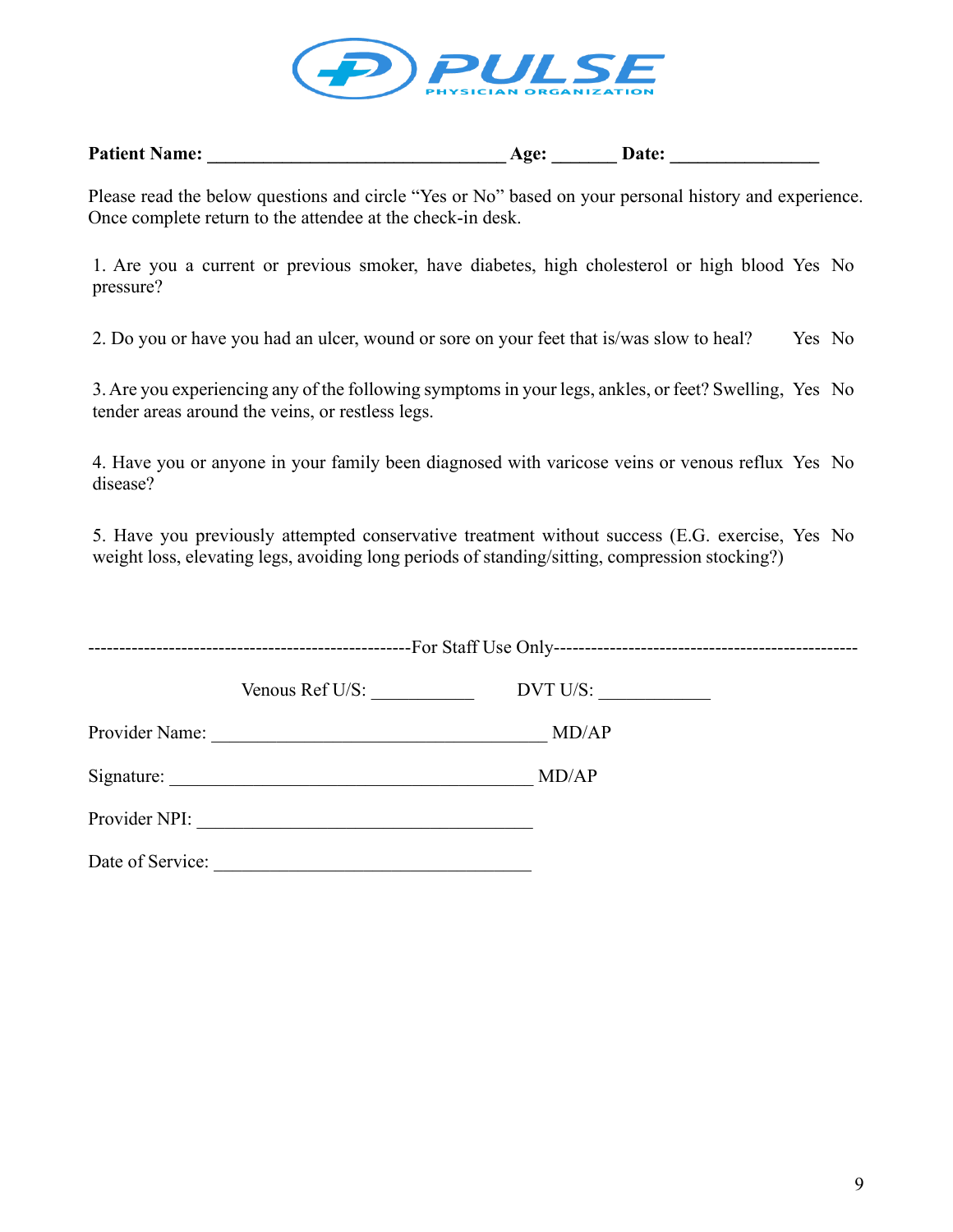

|                       |        | Age: | Date: |  |
|-----------------------|--------|------|-------|--|
| <b>LIST SURGERIES</b> |        |      |       |  |
| Date:                 | Reason |      |       |  |
|                       |        |      |       |  |
|                       |        |      |       |  |
|                       |        |      |       |  |
|                       |        |      |       |  |
|                       |        |      |       |  |
|                       |        |      |       |  |
|                       |        |      |       |  |
|                       |        |      |       |  |
|                       |        |      |       |  |

## **LIST HOSPITALIZATIONS**

| Date: | Reason |  |
|-------|--------|--|
|       |        |  |
|       |        |  |
|       |        |  |
|       |        |  |
|       |        |  |
|       |        |  |
|       |        |  |
|       |        |  |
|       |        |  |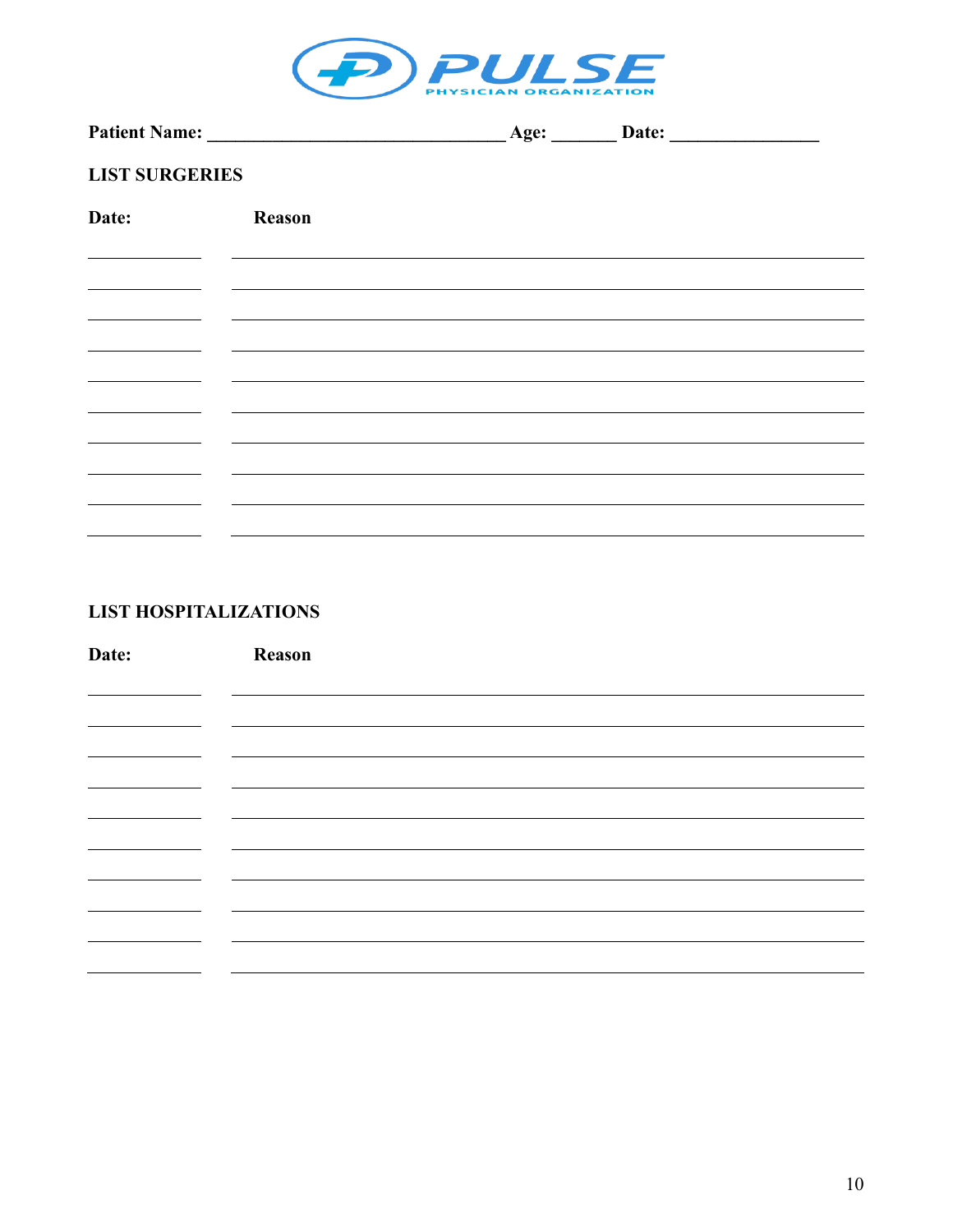

**Patient Name: \_\_\_\_\_\_\_\_\_\_\_\_\_\_\_\_\_\_\_\_\_\_\_\_\_\_\_\_\_\_\_\_ Age: \_\_\_\_\_\_\_ Date: \_\_\_\_\_\_\_\_\_\_\_\_\_\_\_\_**

## **Please read the below questions and circle YES or NO based on your personal history and experience.**

| 1. Have you had a seizure before?            | <b>YES</b> | N <sub>O</sub> |
|----------------------------------------------|------------|----------------|
| 2. Do you have a family history of seizures? | <b>YES</b> | N <sub>O</sub> |
| 3. Have you ever had a brain injury?         | <b>YES</b> | N <sub>O</sub> |
| 4. Do you have a history of head trauma?     | <b>YES</b> | N <sub>O</sub> |
| 5. Any unexplained loss of consciousness?    | <b>YES</b> | N <sub>O</sub> |
| 6. History of staring off into space?        | <b>YES</b> | N <sub>O</sub> |
| 7. History of frequent headaches?            | <b>YES</b> | N <sub>O</sub> |
| 8. History of heart attack or stroke?        | <b>YES</b> | NO.            |

If you answered YES to any of the above questionnaire, please explain what occurred and how long it lasted: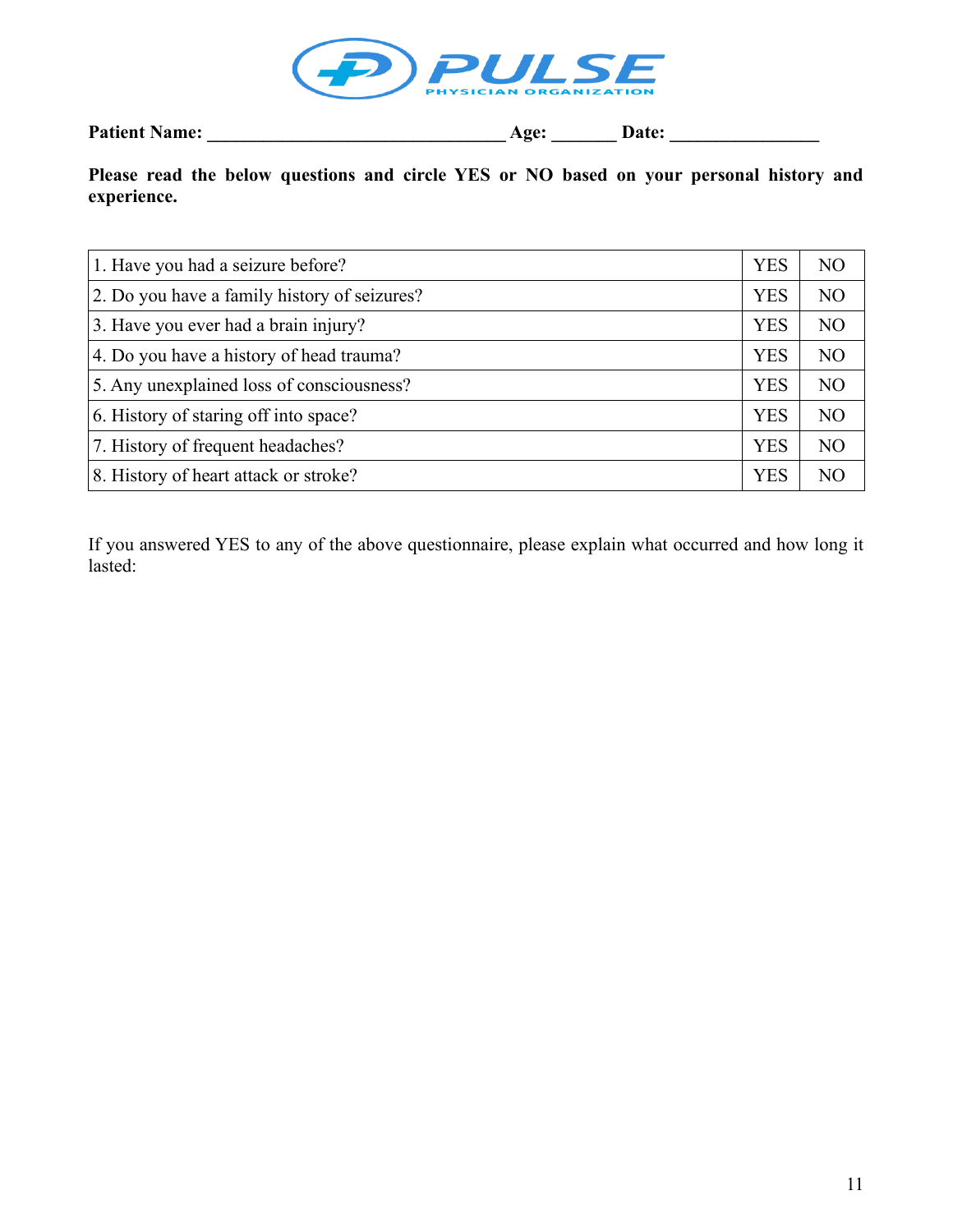

| <b>Patient Name:</b> | <b>Date:</b><br><b>Age:</b> |  |
|----------------------|-----------------------------|--|
|                      |                             |  |

## **Please read the below questions and circle YES or NO based on your personal history and experience. Once completed, return to the attendee at the check-in desk.**

| 1. Are you a current or previous smoker, have diabetes, high cholesterol or high blood<br>pressure?                                                                                           | <b>YES</b> | NO             |
|-----------------------------------------------------------------------------------------------------------------------------------------------------------------------------------------------|------------|----------------|
| 2. Do you have pain or cramping in the muscles of your buttock, thigh, or calf when you<br>walk or climb stairs?                                                                              |            |                |
| 3. Does your pain stop when you stop walking?                                                                                                                                                 | <b>YES</b> | N <sub>O</sub> |
| 4. Do you have leg pain while resting?                                                                                                                                                        | <b>YES</b> | N <sub>O</sub> |
| 5. Do you have elg pain all the time?                                                                                                                                                         | <b>YES</b> | N <sub>O</sub> |
| 6. Do you wake up at night due to burning and/or tingling in your feet that is relieved by<br>dangling your feet over the bed or having to stand up?                                          | <b>YES</b> | N <sub>O</sub> |
| 7. Do you have you had an ulcer, wound or sore on your feet that is/was slow to heal?                                                                                                         | <b>YES</b> | NO.            |
| 8. Are you experiencing any of the following symptoms in your legs, ankles, or feet?<br>Pain (Aching, camping feeling), heaviness, tiredness, burning or tingling sensation.                  |            | N <sub>O</sub> |
| 9. Have you previously had stents placed in your legs or heart OR have you previously<br>had bypass surgery in your legs or heart?                                                            | <b>YES</b> | NO             |
| 10. Have you been diagnosed with coronary artery disease, carotid artery disease, kidney<br>artery disease, or previously had a heart attack?                                                 | <b>YES</b> | N <sub>O</sub> |
| 11. Have you ever been told you have poor pulses in your feet?                                                                                                                                | <b>YES</b> | N <sub>O</sub> |
| 12. Have you previously attempted conservative treatment without success (e.g. exercise,<br>weight loss, elevating legs, avoiding long periods or standing/sitting. compression<br>stocking)? |            | N <sub>O</sub> |

|--|--|

ABI: LE Arterial U/S:

Provider Name: \_\_\_\_\_\_\_\_\_\_\_\_\_\_\_\_\_\_\_\_\_\_\_\_\_\_\_\_\_\_\_\_\_\_\_\_ MD/AP

Signature: \_\_\_\_\_\_\_\_\_\_\_\_\_\_\_\_\_\_\_\_\_\_\_\_\_\_\_\_\_\_\_\_\_\_\_\_\_\_\_ MD/AP

Provider NPI: \_\_\_\_\_\_\_\_\_\_\_\_\_\_\_\_\_\_\_\_\_\_\_\_\_\_\_\_\_\_\_\_\_\_\_\_

Date of Service: \_\_\_\_\_\_\_\_\_\_\_\_\_\_\_\_\_\_\_\_\_\_\_\_\_\_\_\_\_\_\_\_\_\_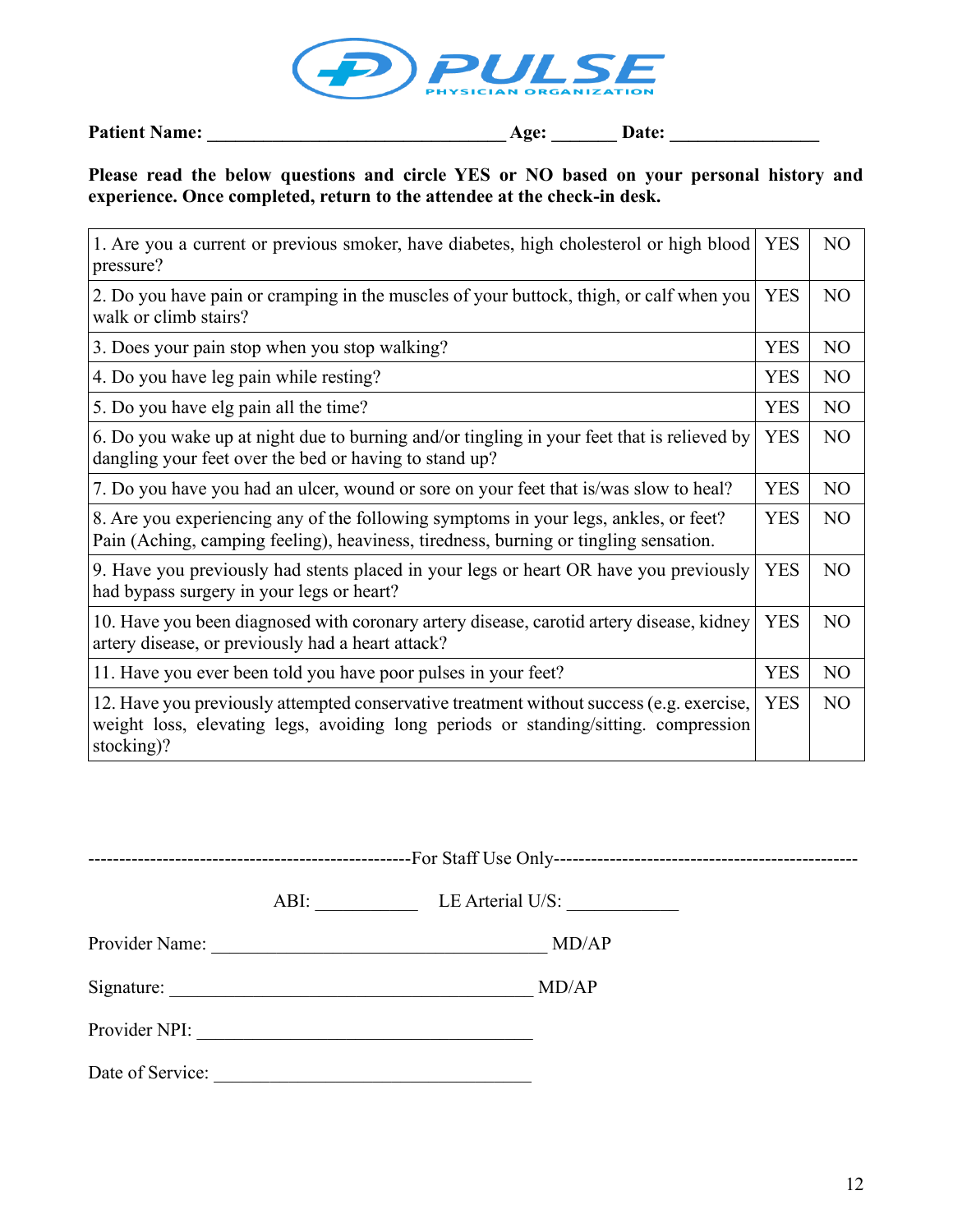

### **SLEEP QUESTIONNAIRE**

| <b>Patient Name:</b> | Age: | <b>Date:</b> |
|----------------------|------|--------------|
|                      |      |              |

**Complete the below to the best of your knowledge. Once complete turn into the attendee at reception.**

### **STOP-BANG screening**

For each question below, circle the appropriate response. Once complete, total the score based on the number that is in the ( ) next to the selected answer.

| Do you snore loudly?                                         | No(0)                                  | Yes(1)                  |
|--------------------------------------------------------------|----------------------------------------|-------------------------|
| Do you often feel tired, fatigued, or sleepy during the day? | No(0)                                  | Yes(1)                  |
| Has anyone observed you stop breathing during sleep?         | No(0)                                  | Yes(1)                  |
| Do you have high blood pressure?                             | No(0)                                  | Yes(1)                  |
| Body Mass Index:                                             | $\langle 35 \text{ kg/m}^2(0) \rangle$ | $>35 \text{ kg/m}^2(1)$ |
| Age:                                                         | $\leq$ 50 years (0)                    | $>50$ years (1)         |
| Gender:                                                      | Female $(0)$                           | Male $(1)$              |
| Neck Circumference:                                          | $\leq$ 17 inches (0)                   | $>17$ inches (1)        |
| Total Score (Add up all the ones (1's) for your total score) |                                        |                         |

### **Epiworth Screening**

For each question below mark an (X) in the field that corresponds best with your response to each situation. Once complete total the score and list it below.

| How often do you doze off or fall asleep during the following situations?<br>$0 =$ Never $1 =$ Rarely $2 =$ Frequently $3 =$ Always |              |  |                |  |  |
|-------------------------------------------------------------------------------------------------------------------------------------|--------------|--|----------------|--|--|
|                                                                                                                                     | $\mathbf{0}$ |  | $\mathfrak{D}$ |  |  |
| Sitting and reading                                                                                                                 |              |  |                |  |  |
| Watching TV                                                                                                                         |              |  |                |  |  |
| Sitting inactive in a public place (theatre, meeting, etc.)                                                                         |              |  |                |  |  |
| Lying down to rest in the afternoon when circumstances permit                                                                       |              |  |                |  |  |
| Sitting and talking to someone                                                                                                      |              |  |                |  |  |
| Sitting quietly after lunch with no alcohol consumption                                                                             |              |  |                |  |  |
| In a care, while stopped for a few minutes in traffic                                                                               |              |  |                |  |  |
| <b>Total Score</b>                                                                                                                  |              |  |                |  |  |